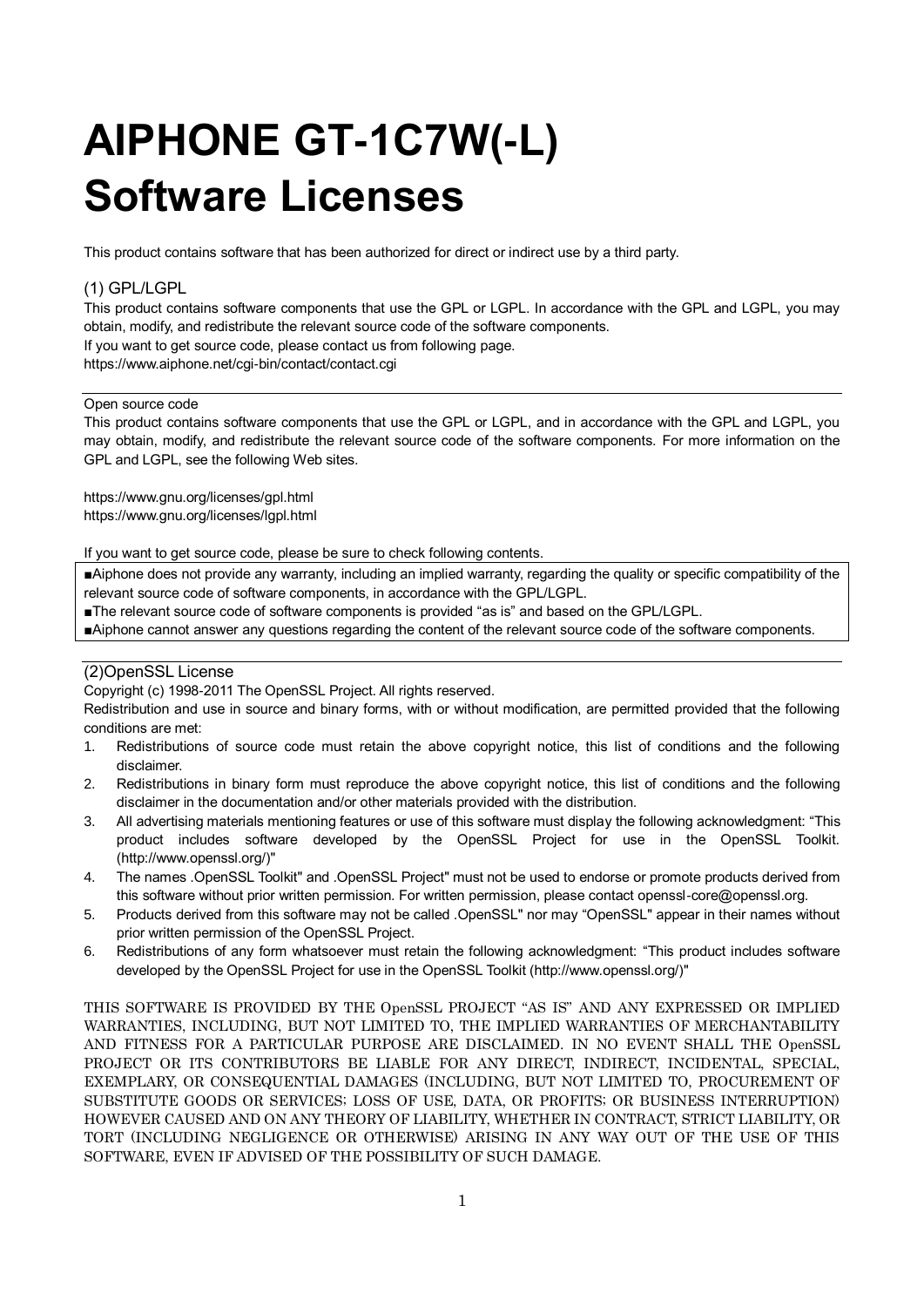# (3)Original SSLeay License

Redistribution and use in source and binary forms, with or without modification, are permitted provided that the following conditions are met:

- 1. Redistributions of source code must retain the copyright notice, this list of conditions and the following disclaimer.
- 2. Redistributions in binary form must reproduce the above copyright notice, this list of conditions and the following disclaimer in the documentation and/or other materials provided with the distribution.
- 3. All advertising materials mentioning features or use of this software must display the following acknowledgement: "This product includes cryptographic software written by Eric Young (eay@cryptsoft.com)"
- The word 'cryptographic' can be left out if the rouines from the library being used are not cryptographic related :-).
- 4. If you include any Windows specific code (or a derivative thereof) from the apps directory (application code) you must include an acknowledgement:

"This product includes software written by Tim Hudson (tjh@cryptsoft.com)"

THIS SOFTWARE IS PROVIDED BY ERIC YOUNG "AS IS" AND ANY EXPRESS OR IMPLIED WARRANTIES, INCLUDING, BUT NOT LIMITED TO, THE IMPLIED WARRANTIES OF MERCHANTABILITY AND FITNESS FOR A PARTICULAR PURPOSE ARE DISCLAIMED. IN NO EVENT SHALL THE AUTHOR OR CONTRIBUTORS BE LIABLE FOR ANY DIRECT, INDIRECT, INCIDENTAL, SPECIAL, EXEMPLARY, OR CONSEQUENTIAL DAMAGES (INCLUDING, BUT NOT LIMITED TO, PROCUREMENT OF SUBSTITUTE GOODS OR SERVICES; LOSS OF USE, DATA, OR PROFITS; OR BUSINESS INTERRUPTION)HOWEVER CAUSED AND ON ANY THEORY OF LIABILITY, WHETHER IN CONTRACT, STRICT LIABILITY, OR TORT (INCLUDING NEGLIGENCE OR OTHERWISE) ARISING IN ANY WAY OUT OF THE USE OF THIS SOFTWARE, EVEN IF ADVISED OF THE POSSIBILITY OF SUCH DAMAGE.

## (4)ISC License

Copyright (c) 2004-2011 by Internet Systems Consortium, Inc. ("ISC")

Copyright (c) 1995-2003 by Internet Software Consortium

Permission to use, copy, modify, and/or distribute this software for any purpose with or without fee is hereby granted, provided that the above copyright notice and this permission notice appear in all copies.

THE SOFTWARE IS PROVIDED "AS IS" AND ISC DISCLAIMS ALL WARRANTIES WITH REGARD TO THIS SOFTWARE INCLUDING ALL IMPLIED WARRANTIES OF MERCHANTABILITY AND FITNESS. IN NO EVENT SHALL ISC BE LIABLE FOR ANY SPECIAL, DIRECT, INDIRECT, OR CONSEQUENTIAL DAMAGES OR ANY DAMAGES WHATSOEVER RESULTING FROM LOSS OF USE, DATA OR PROFITS, WHETHER IN AN ACTION OF CONTRACT, NEGLIGENCE OR OTHER TORTIOUS ACTION, ARISING OUT OF OR IN CONNECTION WITH THE USE OR PERFORMANCE OF THIS SOFTWARE.

(5)This software is based in part on the work of the Independent JPEG Group.

(6)This software is based in part on the work of the FreeType team.